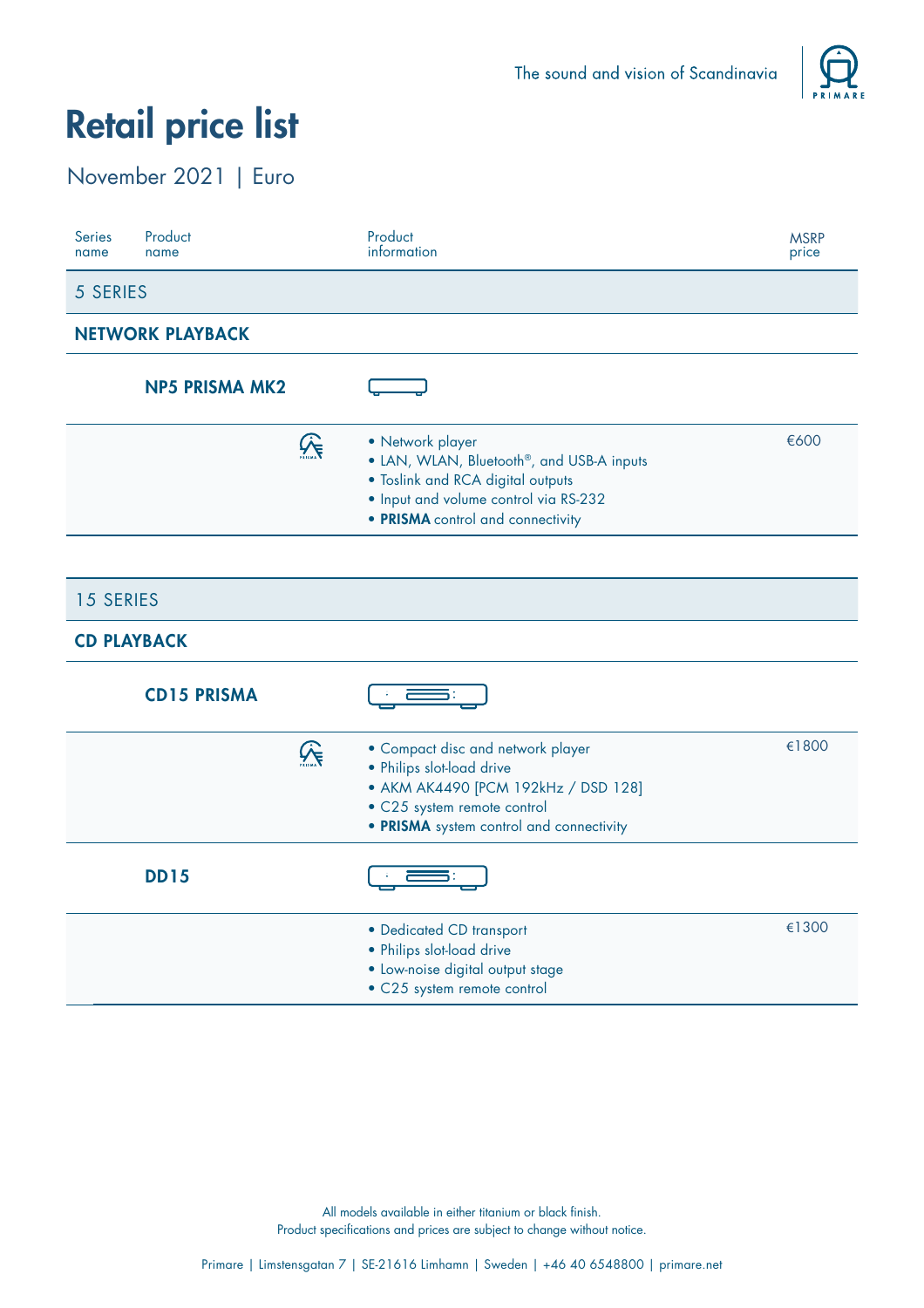

#### November 2021 | Euro

| <b>Series</b><br>name | Product<br>name       |               | Product<br>information                                                                                                                                                                              | <b>MSRP</b><br>price |
|-----------------------|-----------------------|---------------|-----------------------------------------------------------------------------------------------------------------------------------------------------------------------------------------------------|----------------------|
|                       | 15 SERIES (CONTINUED) |               |                                                                                                                                                                                                     |                      |
|                       | <b>AMPLIFICATION</b>  |               |                                                                                                                                                                                                     |                      |
|                       | <b>SC15 PRISMA</b>    |               |                                                                                                                                                                                                     |                      |
|                       |                       | $\mathcal{G}$ | • System control center and network player<br>· WiSA wireless speaker connection<br>• AKM AK4490 [PCM 768kHz / DSD 256]<br>· C25 system remote control<br>• PRISMA system control and connectivity  | €1600                |
|                       | <b>115 PRISMA MK2</b> |               |                                                                                                                                                                                                     |                      |
|                       |                       | $\mathcal{G}$ | • Integrated amplifier and network player<br>$\bullet$ 2 x 60w 8 $\Omega$ Hypex<br>· ESS ES9028Q2M [PCM384kHz / DSD 256]<br>· C25 system remote control<br>• PRISMA system control and connectivity | €1850                |
|                       | <b>I15</b>            |               |                                                                                                                                                                                                     |                      |
|                       | 115                   |               | • Analog integrated amplifier<br>$\bullet$ 2 x 60w 8 $\Omega$ Hypex<br>• 5 x RCA stereo pair inputs<br>· Optional MM phono stage<br>· C25 system remote control                                     | €1300                |
|                       | <b>I15 MM</b>         | Û             | • 115 with moving magnet phono stage                                                                                                                                                                | €1600                |
|                       | <b>R15</b>            |               | $\mathfrak{Q}$                                                                                                                                                                                      |                      |
|                       |                       |               | . Moving coil and moving magnet phono stage<br>• Adjustable gain and input settings<br>. Up to 65db MC and 45db MM gain<br>• RCA output                                                             | €1050                |

All models available in either titanium or black finish.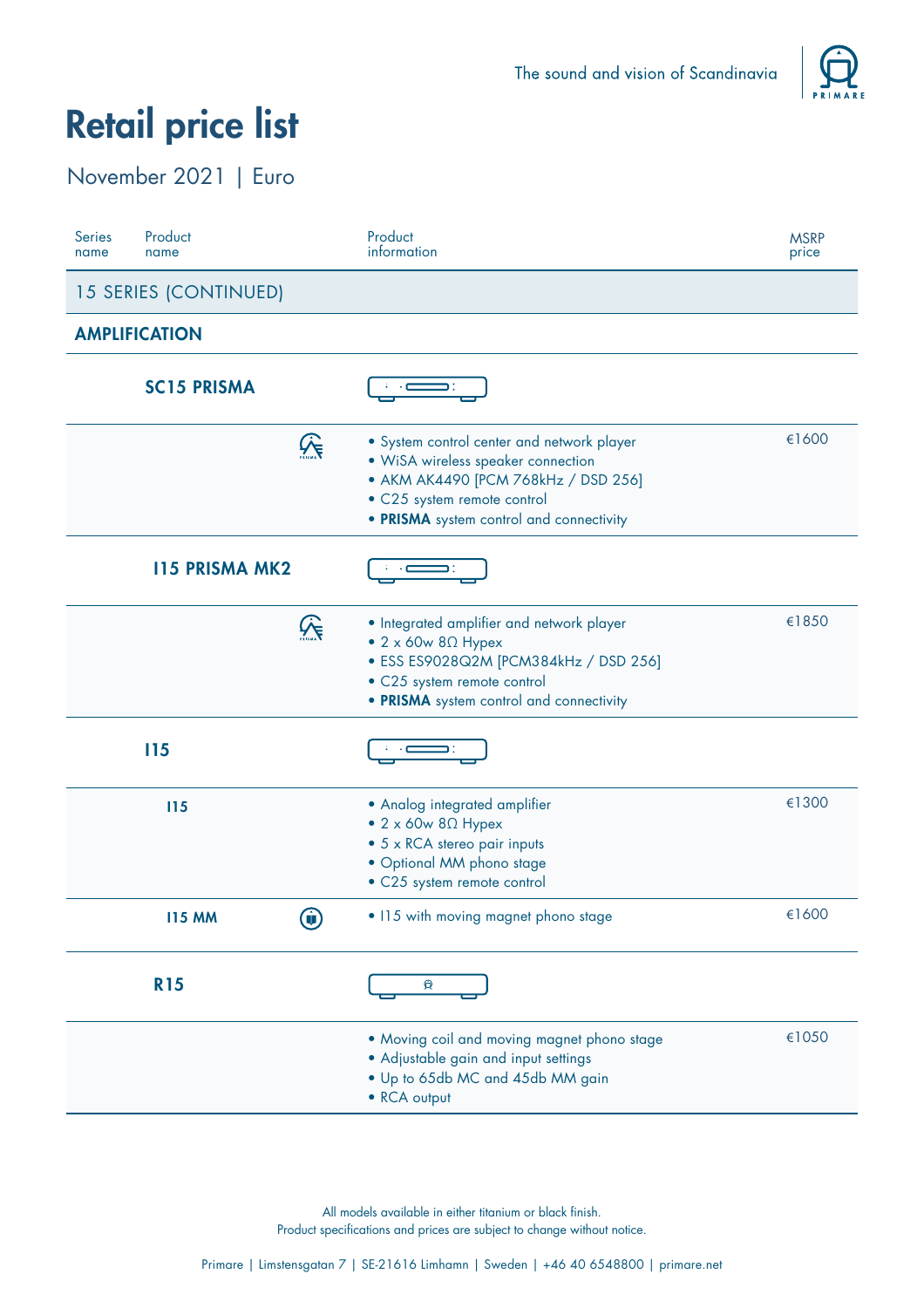

### November 2021 | Euro

| <b>Series</b><br>name | Product<br>name      |             | Product<br>information                                                                        | <b>MSRP</b><br>price |
|-----------------------|----------------------|-------------|-----------------------------------------------------------------------------------------------|----------------------|
| 25 SERIES             |                      |             |                                                                                               |                      |
|                       | <b>AMPLIFICATION</b> |             |                                                                                               |                      |
|                       | 125                  |             | $\overline{1}$                                                                                |                      |
|                       | 125                  | <u> ଜା</u>  | • Integrated amplifier<br>$\bullet$ 2 x 100w 8 $\Omega$ UFPD 2<br>· C25 system remote control | €2800                |
|                       | <b>125 DAC</b>       | <u> (၂)</u> | • 125 with DAC<br>• AKM AK4497 [PCM 768kHz / DSD 256]                                         | €3400                |
|                       | <b>125 PRISMA</b>    |             | . I25 with DAC and PRISMA system control and<br>connectivity                                  | €3800                |

| 35 SERIES               |                                                                                                                                      |       |
|-------------------------|--------------------------------------------------------------------------------------------------------------------------------------|-------|
| <b>CD PLAYBACK</b>      |                                                                                                                                      |       |
| <b>CD35</b>             |                                                                                                                                      |       |
| <b>CD35</b>             | · Balanced output compact disc player<br>• TEAC drive<br>· ESS Sabre ES9028PRO [PCM 192kHz / DSD 128]<br>• C25 system remote control | €3000 |
| <b>CD35 PRISMA</b><br>℅ | . CD35 with PRISMA system control and<br>connectivity                                                                                | €3500 |
| <b>DD35</b>             |                                                                                                                                      |       |
|                         | · Dedicated CD transport<br>• TEAC drive<br>· Low-noise digital output stage<br>• C25 system remote control                          | €2100 |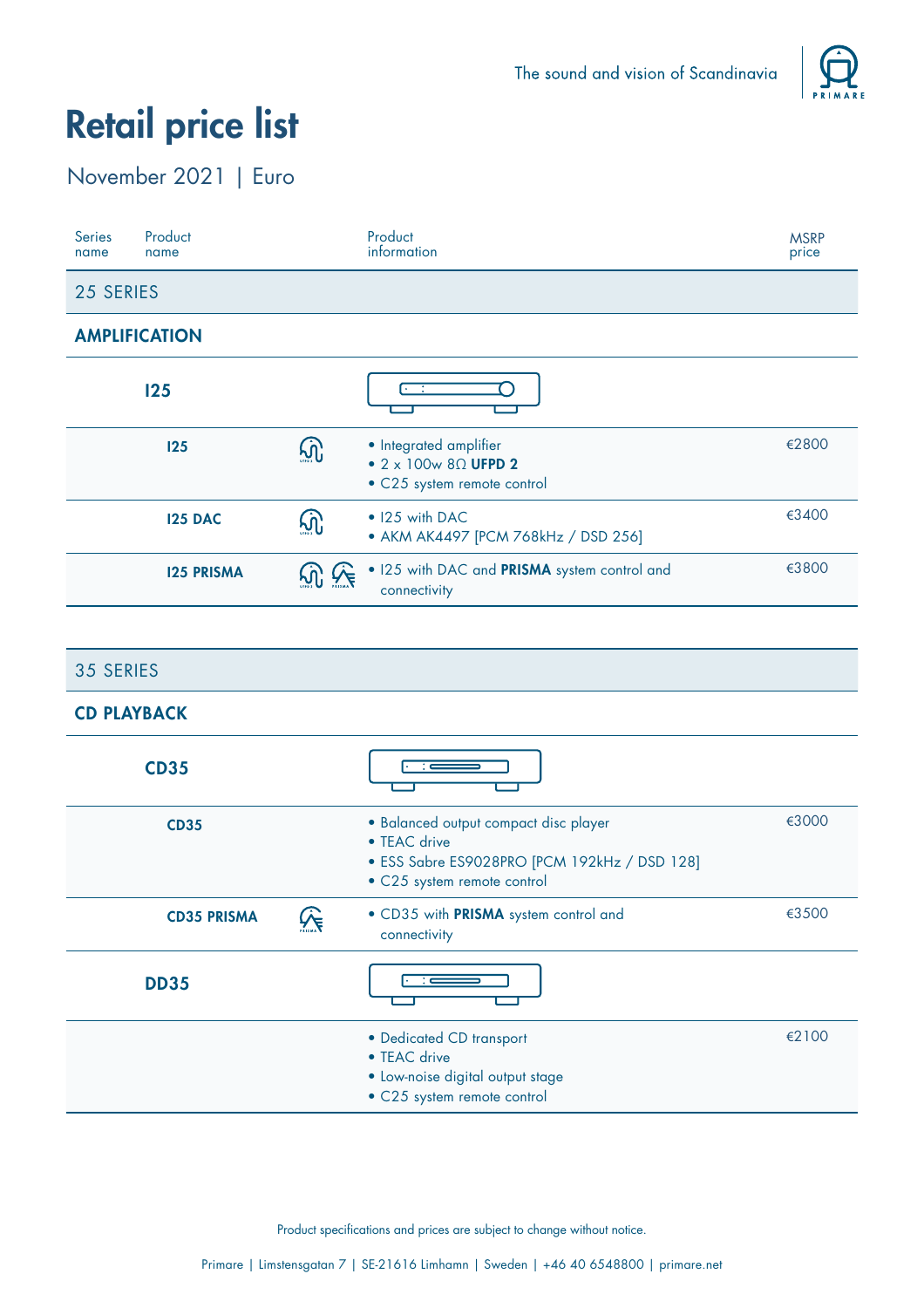

### November 2021 | Euro

| <b>Series</b><br>name | Product<br>name       |          | Product<br>information                                                                                                                        | <b>MSRP</b><br>price |  |
|-----------------------|-----------------------|----------|-----------------------------------------------------------------------------------------------------------------------------------------------|----------------------|--|
|                       | 35 SERIES (CONTINUED) |          |                                                                                                                                               |                      |  |
|                       | <b>AMPLIFICATION</b>  |          |                                                                                                                                               |                      |  |
|                       | 135                   |          | $\mathbf{e}^{\mathbf{e}}$ , $\mathbf{e}^{\mathbf{e}}$                                                                                         |                      |  |
|                       | 135                   | $\Omega$ | · Balanced input integrated amplifier<br>$\bullet$ 2 x 150w 8 $\Omega$ UFPD 2<br>• C25 system remote control                                  | €3800                |  |
|                       | <b>135 DAC</b>        |          | • 135 with DAC<br>• AKM AK4497 [PCM 768kHz / DSD 256]                                                                                         | €4400                |  |
|                       | <b>135 PRISMA</b>     |          | . 135 with DAC and PRISMA system control and<br>connectivity                                                                                  | €4800                |  |
|                       | <b>PRE35</b>          |          |                                                                                                                                               |                      |  |
|                       | <b>PRE35</b>          |          | • Fully balanced preamplifier<br>• 2 x XLR inputs and outputs<br>· C25 system remote control                                                  | €3200                |  |
|                       | <b>PRE35 DAC</b>      |          | • PRE35 with DAC<br>• AKM AK4497 [PCM 768kHz / DSD 256]                                                                                       | €3800                |  |
|                       | <b>PRE35 PRISMA</b>   |          | . PRE35 with DAC and PRISMA system control and<br>connectivity                                                                                | €4200                |  |
|                       | A35.2                 |          | $\mathfrak{D}$                                                                                                                                |                      |  |
|                       |                       |          | · Stereo amplifier<br>$\bullet$ 2 x 200w 8 $\Omega$ UFPD 2<br>• Bridgeable to 800 watts $8\Omega$<br>· Balanced inputs                        | €3200                |  |
|                       | <b>R35</b>            |          | $\Theta$                                                                                                                                      |                      |  |
|                       |                       |          | . Moving coil and moving magnet phono stage<br>· Adjustable gain and input settings<br>. Up to 76 MC and 50db MM gain<br>• XLR and RCA output | €1600                |  |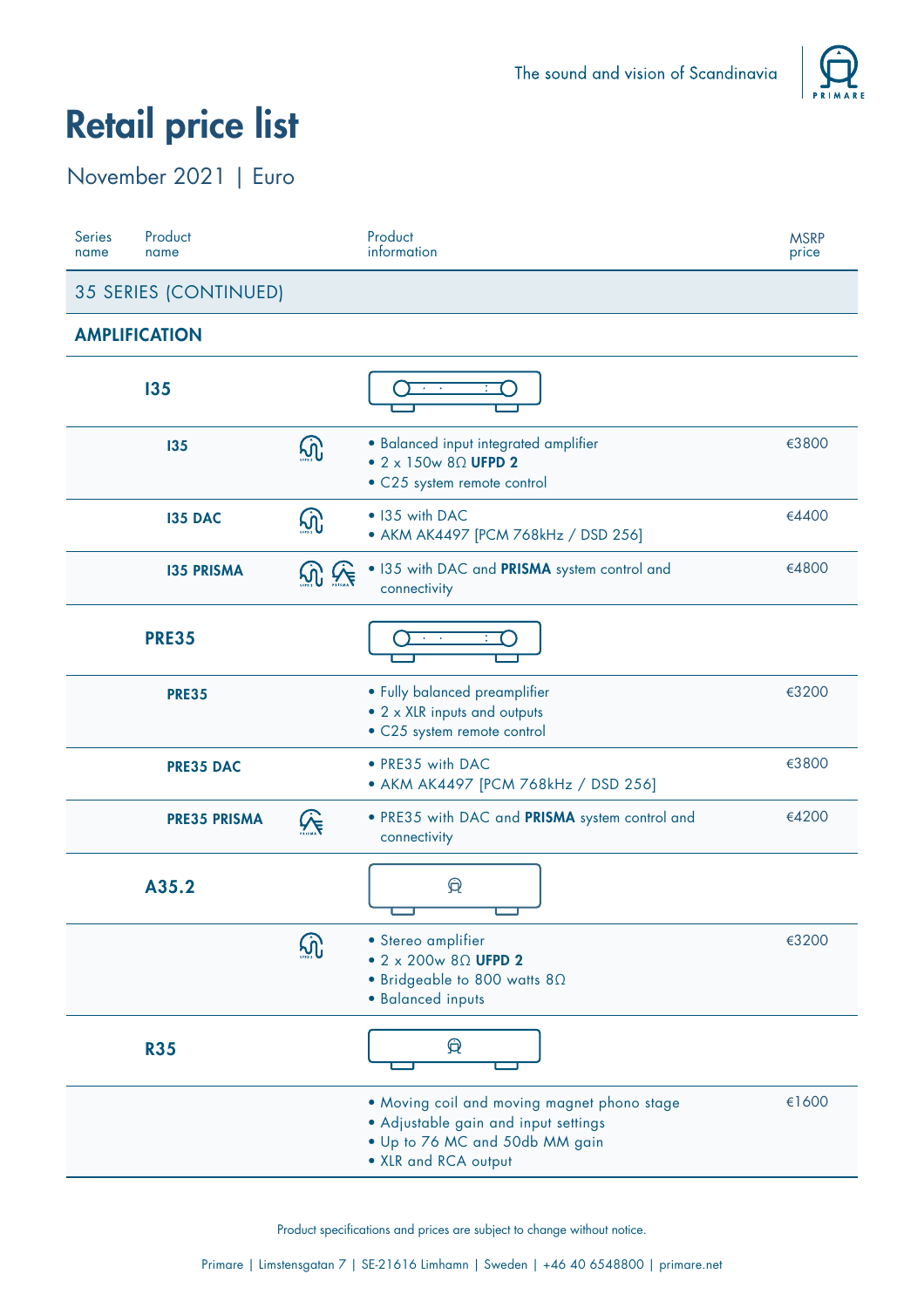

### November 2021 | Euro

| <b>Series</b><br>name                | Product<br>name               | Product<br>information                                                                                             | <b>MSRP</b><br>price |  |
|--------------------------------------|-------------------------------|--------------------------------------------------------------------------------------------------------------------|----------------------|--|
|                                      | 15, 25, AND 35 SERIES MODULES |                                                                                                                    |                      |  |
|                                      | <b>MM15</b>                   |                                                                                                                    |                      |  |
|                                      |                               | • Moving magnet phono stage for 115 only<br>$\bullet$ 40.5db gain                                                  | €300                 |  |
|                                      | <b>SM35</b>                   |                                                                                                                    |                      |  |
|                                      |                               | · PRISMA module for I25, I35, PRE35, and CD35<br>· DM35 DAC board required for PRISMA update                       | €550                 |  |
|                                      | <b>DM35</b>                   | 尊                                                                                                                  |                      |  |
|                                      |                               | • DAC module for I25, I35, and PRE35 - required for<br><b>PRISMA</b> update<br>• AKM AK4497 [PCM 768kHz / DSD 256] | €650                 |  |
|                                      |                               |                                                                                                                    |                      |  |
| 15, 25, AND 35 SERIES REMOTE CONTROL |                               |                                                                                                                    |                      |  |
|                                      | C <sub>25</sub>               | $\Theta$ ::::<br>$\overline{\mathbb{H}}$                                                                           |                      |  |
|                                      |                               | · System remote for all PRISMA generation models                                                                   |                      |  |

| <b>ACCESSORIES</b>  |                                       |
|---------------------|---------------------------------------|
| <b>POLARITY PEN</b> |                                       |
|                     | . To check AC power cable orientation |